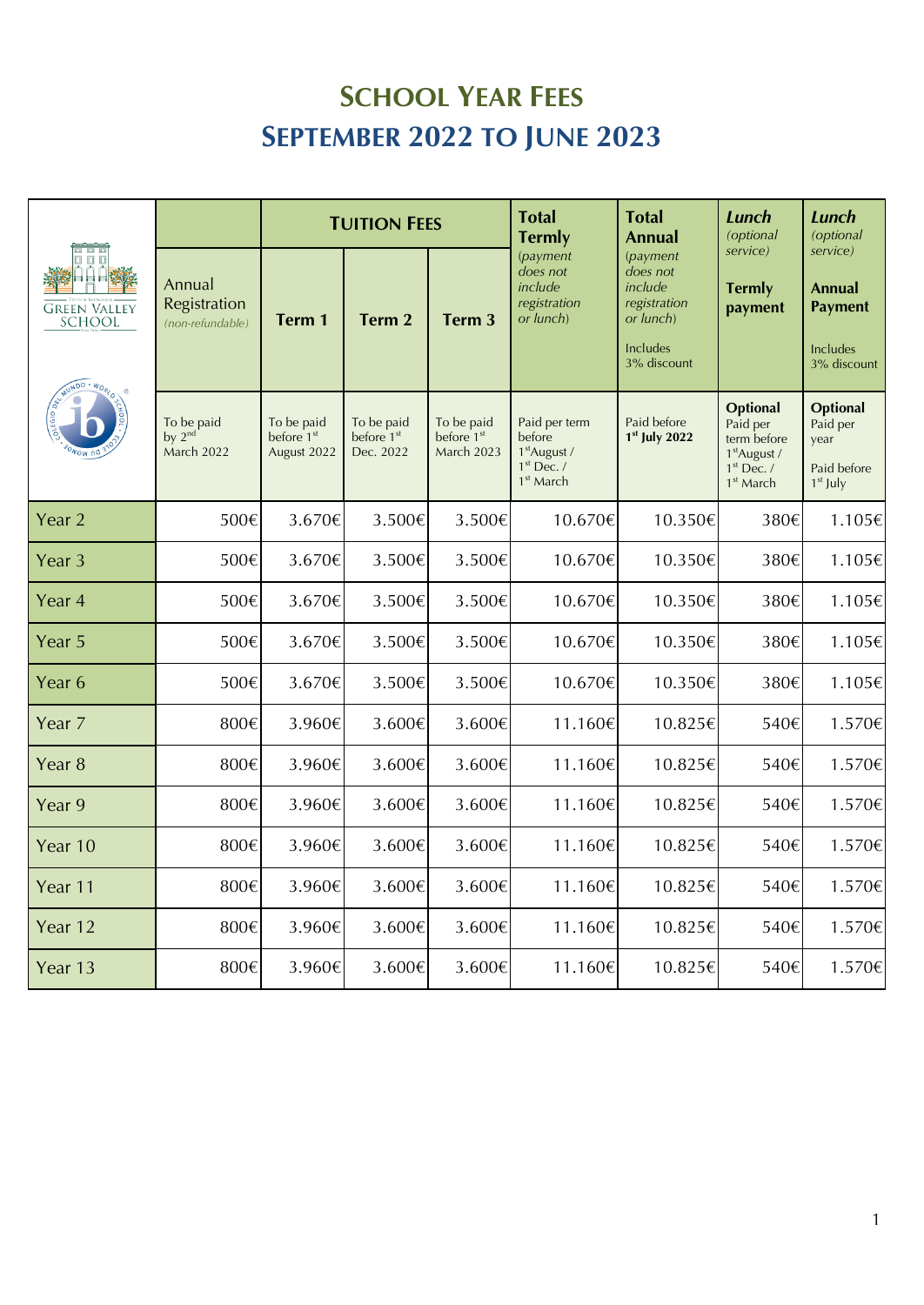## **FEES-RELATED HOME-SCHOOL AGREEMENTS ACUERDOS ENTRE LAS FAMILIAS Y EL COLEGIO**

- Monthly fees can be paid upon request in written form to the GVS office email (it has a 5% surcharge). *Se pueden pagar tarifas mensuales previa solicitud por escrito al correo electrónico de la oficina de GVS (tienen un recargo del 5%).*
- Notebooks and textbooks are provided by the school. Accident insurance is included. *Cuadernos y libros de texto proporcionados por el colegio. Seguro de accidente incluido.*
- External Examination fees for senior students (for example IGCSE, IB) are not included. Primary and secondary trips and excursions are not included. *El pago de los exámenes externos para los estudiantes de secundaria (como por ejemplo IGCSE, IB) no están incluidos. Viajes y excursiones no están incluidos en primaria ni en secundaria.*
- The annual registration fee is non-refundable. *El pago anual de inscripción no se devuelve.*
- School uniform is to be bought in '*El Corte Inglés'* (Avenidas). *El uniforme del colegio ha de comprarse en 'El Corte Inglés' (Avenidas).*
- A book deposit of 200€ is required from all secondary students from September 2022. The text books will be given to all students in good condition and the expectation is that the students return them to the school in good condition at the end of the school year. This amount can be returned when the student returns all the books that he/she was given in good condition, and when the student will not continue at GVS the following school year and the family does not have pending debts with the institution. This deposit of €200 for secondary school students is transferable to subsequent school years and it will only be necessary to replace the part or amount that arises from the damage or loss of books caused in each school year.

*A partir de septiembre de 2022 se requerirá a todos los estudiantes de secundaria un depósito de libros de 200€. Los libros de texto se entregarán a todos los estudiantes en buenas condiciones y con la expectativa de que los estudiantes devuelvan estos libros de texto en buenas condiciones también al final del curso escolar. Esta cantidad puede devolverse cuando el estudiante devuelva todos los libros que se le entregaron en buenas condiciones, y cuando un estudiante no continuará en GVS el próximo curso escolar siempre que la familia no tenga ninguna deuda pendiente con la institución. Esta fianza de 200€ para estudiantes de secundaria es transferible a cursos posteriores y sólo será necesario reponer la parte o cantidad que surja de los daños o pérdidas de libros ocasionados en cada curso.* 

New students will pay a refundable deposit of 1000€ upon acceptance of place. In the case of a new student that has paid the deposit of 1000€ to GVS, this shall be returned as long as the student leaves GVS respecting the condition that the school is notified with minimum three months in advance and in written form, within the months of September to April of the school year enrolled, and that the family does not have pending fees towards GVS.